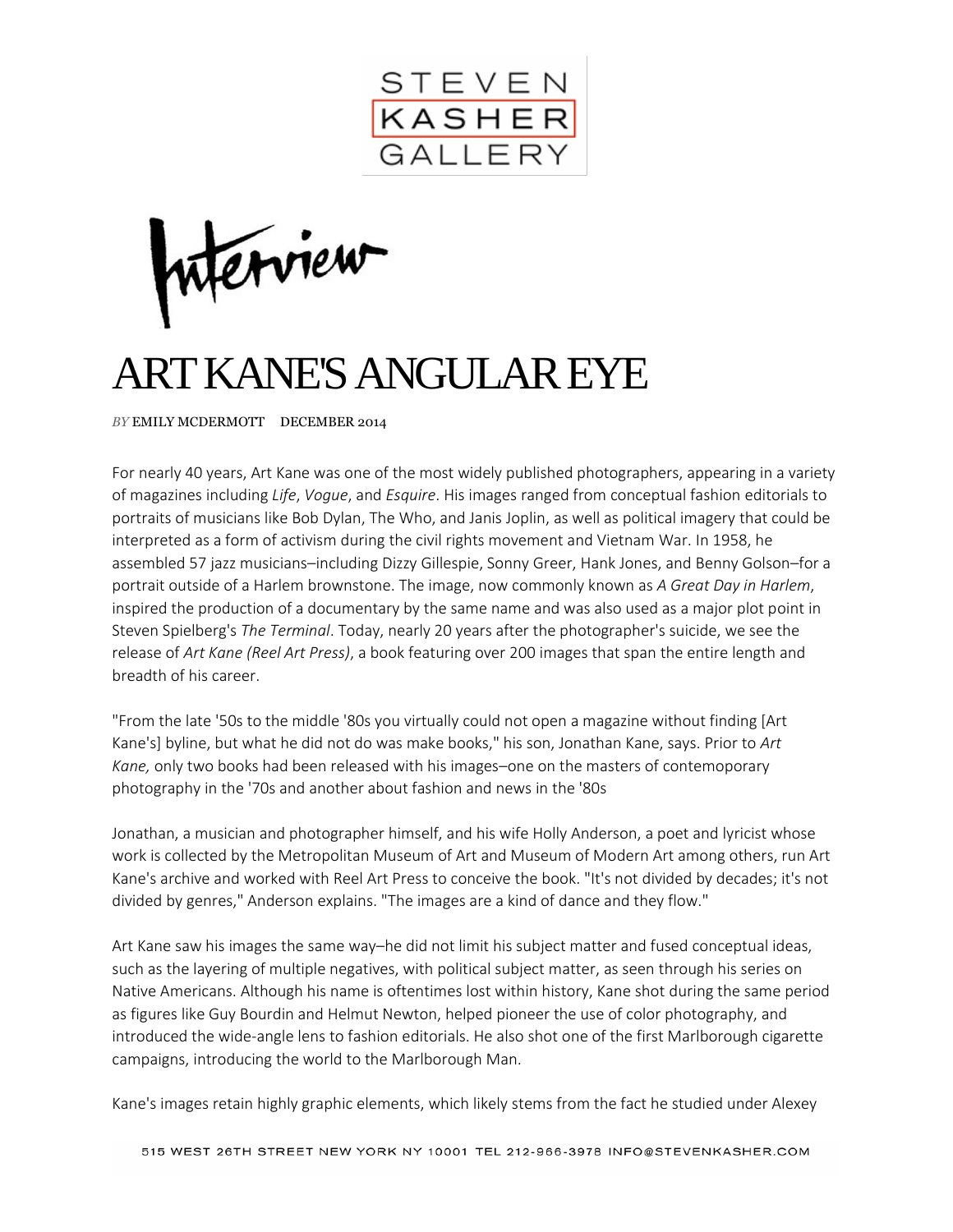

Brodovitch alongside Richard Avedon, Irving Penn, and Diane Arbus, and worked as an award-winning art director for both *Seventeen*and *Esquire* before shifting his focus to photography. Prior to the release of the book and a corresponding exhibition in London, we spoke with Jonathan and Anderson over the phone.

EMILY MCDERMOTT: I know Art Kane only kept a small and select amount of film. What is his archive like because of that? Other photographers have huge archives with all these negatives that have never been seen, but what is it like for you?

JONATHAN KANE: My father had a real vision about what was number one, about the image that he wanted to represent himself. In most cases there was one, maybe two, pictures from a shoot and those were his masterpieces. Rather than keeping the outtakes like most people, he filled trashcans with transparencies. He would sit in his room with his projector going through his shoots and would throw away hundreds and hundreds of outtakes. So what's left is...

HOLLY ANDERSON: ...really the core selection.

KANE: In the making the book, we occasionally would dive in and pull up work that he did not publish and the images were amazing, so we acted as editors and second-guessed him a little bit. But in large amounts, Art Kane did a lot of the editing for himself.

ANDERSON: Really 90 percent of the book's images are Art Kane's selection. He tossed a lot, but he didn't throw black-and-white negatives away the same way he threw color chromes away.

MCDERMOTT: That's interesting...

KANE: Well it's in the nature of the medium. The black-and-white are negatives and cut into the standard segments of 35mm film with about 6 or 7 pictures in a strip, [whereas] with transparencies–they're individual items. He could sit there with his carousel, look at the image and go, "Nope, nope, nope. Yes!" The yeses were the ones he kept.

MCDERMOTT: Did you ever see him doing that?

KANE: Yes, absolutely.

ANDERSON: Yes. One of his assistants caught him doing it and would go in and pull them out of the trash, but then he would get back in and throw them out again. [*laughs*] He was surgical in what he selected.

MCDERMOTT: One of my favorites in the book is *Frank Zappa and the Mothers of Invention*, the group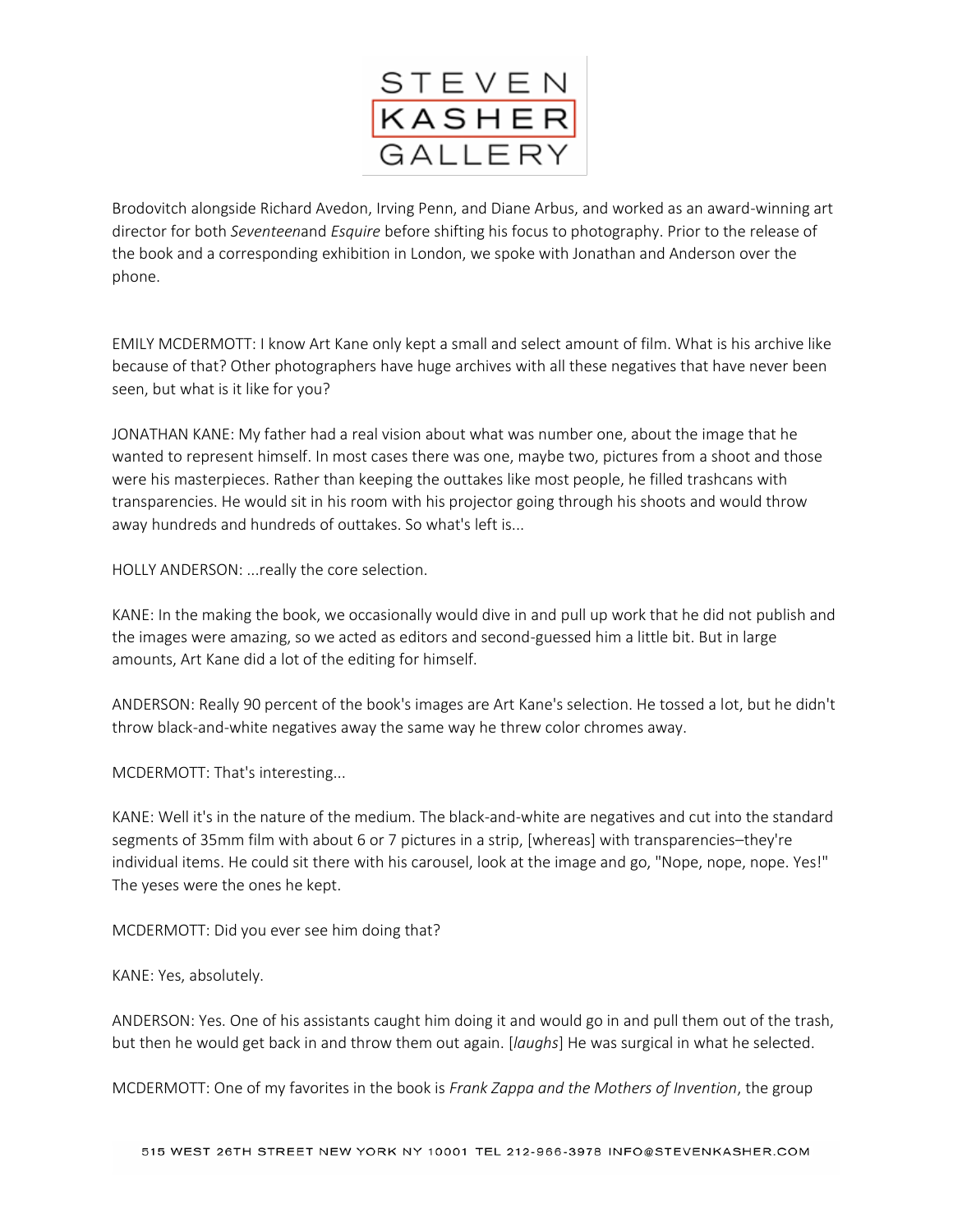

shot of the musicians with children.

KANE: Actually, I was there.

MCDERMOTT: So you can really talk about it.

KANE: Yeah. That photo was part of a very important essay called "The New

Rock" for *Life* magazine, which also included the photo of The Who wrapped up in the British flag, Janice Joplin falling out of the frame, and Jim Morrison. Originally, though, he had another idea for The Mothers. He wanted to photograph each guy screaming as if they were protesting and then blow up each of those screaming faces and put them on picket signs. He then wanted to take The Mothers to Washington D.C. and photograph them picketing in front of the White House with their own faces on the picket signs. It was kind of a counter culture political death. He told the idea to Frank Zappa, who said, I quote, "That's the worst fucking idea I've heard in my life." [*laughs*]

So it went to plan b, and plan b was mothers, babies–plain and simple. He asked the band members if they had kids, and of a few of them did, so he said, "Please bring your children." Then they cast a few professional model babies. A bunch of moms, circa 1968, showed up and nervously stood around while their beautiful little babies were put in the hands of these terrifying, bearded, long-hair freaks. I showed up for the shoot after school–I was 11 years old–and I was a bit nervous to meet these rock stars. They looked so terrifying, but immediately Frank Zappa rushed up to me, hugged me, and said, "Hey man, you should've been here an hour ago, man. The babies were pissing all over us! We got soaked, man!" Apparently that did happen–the babies were naked and at one point they all started peeing. Everybody got saturated.

For me, though, that photo is so full of life, love, and humor. It's so packed in the frame with a Renaissance-like theme. Everybody, with the exception of the babies, has their eyes glued on Art Kane and that was one thing my dad demanded. Unless he had another vision, he insisted that subjects look directly into his lens.

MCDERMOTT: That's not necessarily a standard technique with editorial photography. Do you know why he did that?

KANE: He was quoted saying a couple things. One is that when you shoot a performer you have to own them, even during the rare times that there wasn't a concept behind the picture. For example, the Bob Dylan portrait, he still made Dylan look at him. Dylan was not used to photographers telling him what to do; he was in no mood to be told what to do. He was on a break from his first electric tour, when people all over Europe were screaming [about him], and he was *Bob Dylan*. Nobody told Bob Dylan what to do, but Art Kane stalked him around a rooftop in Los Angeles saying, "I need you to look at me." The outtakes show Dylan looking at my father with contempt and looking really pissed off, but finally he stopped Dylan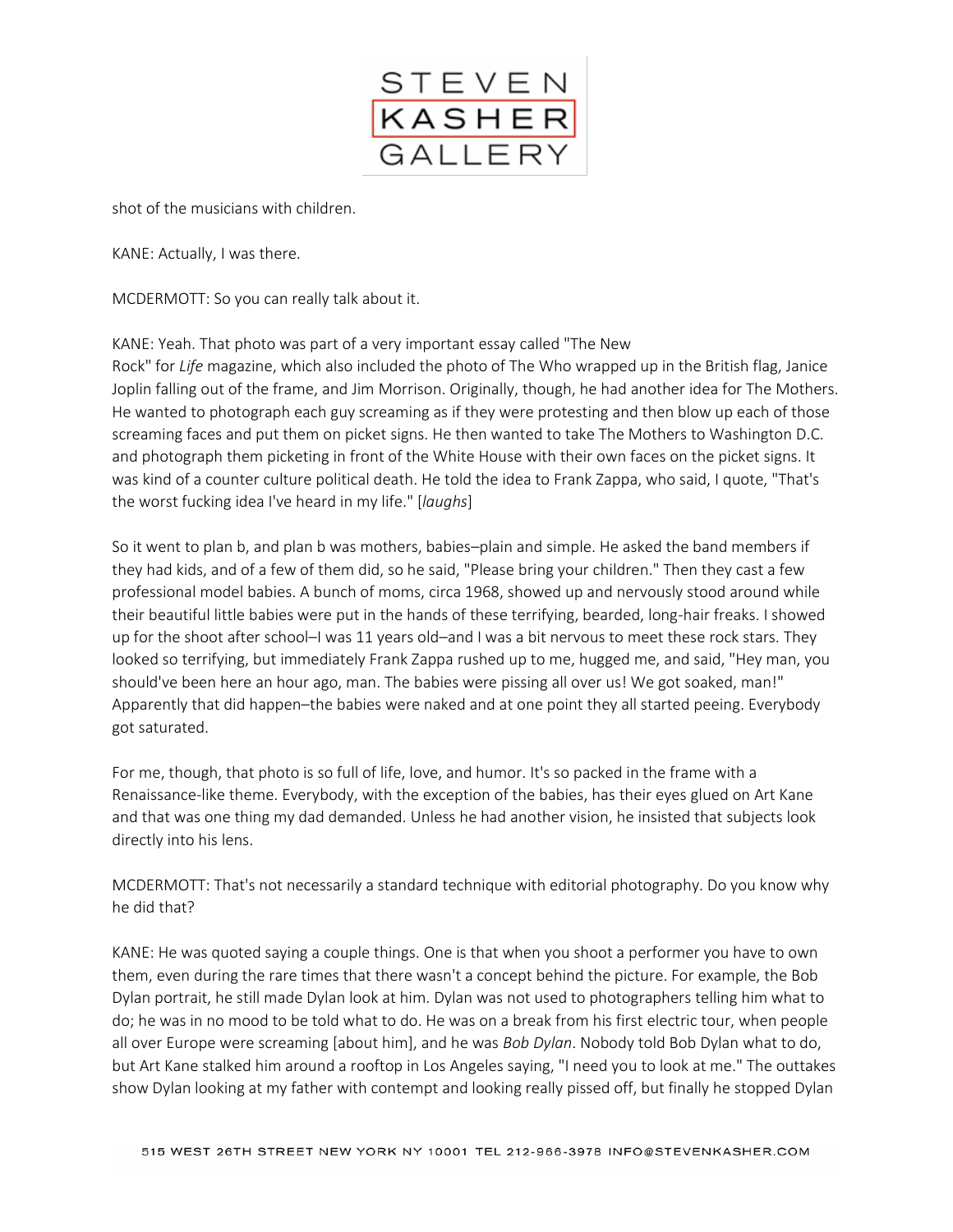

in the corner and he freaked out, put his hands on his face, and looked at my father.

MCDERMOTT: He doesn't look very happy in that image.

KANE: It's an incredible photo and speaks so much about Dylan at the time, and my dad did that with full love and respect. He loved Bob Dylan. He loved his music. He was a big fan, but he wasn't leaving without getting what he wanted. What he wanted was eye contact.

ANDERSON: Art always wanted subjects to do what he wanted them to do. He would always direct.

MCDERMOTT: I'm sure that stems from being an art director.

ANDERSON: Absolutely.

MCDERMOTT: How else do you think being an art director bled into his photography?

ANDERSON: I think his sense of space and use of color. There's also virtually not a photo that doesn't have a strong design element.

KANE: He knew exactly what it was going to look like on the page because he spent 10 years as an art director. He also famously fought with art directors as a photographer because he didn't think he needed them–his work is cropped already. You can't really crop his photographs; you have to run them full-bleed because he was already seeing in his shutter exactly what he wanted.

MCDERMOTT: Going back to your childhood, Jonathan, what's one thing your dad said that has stuck with you?

KANE: I think it was that you really have to get up close and personal with a subject and you can't take no for an answer. A personal point of view is everything. I'm a musician and that applies to how I've directed my music career–I never wanted to do anything the way other people were doing it. I think those lessons from Art Kane as a dad apply to different areas of my life, both as a photographer myself and as a musician.

## MCDERMOTT: Did he play music?

KANE: He did! He played a lot of instruments: he was a pretty good drummer, guitar player, and chromatic harmonica player. He played a little trumpet and wrote songs. He wrote a hit song in the late 1940s when he got out of World War II. There was a radio show called "Songs for Sale" that was a little bit like a proto-American Idol–amateur songwriters submitted songs and if your song won, a leading recording artist would record it. Art Kane wrote a song called, "Oh What a Face," and it won. It was